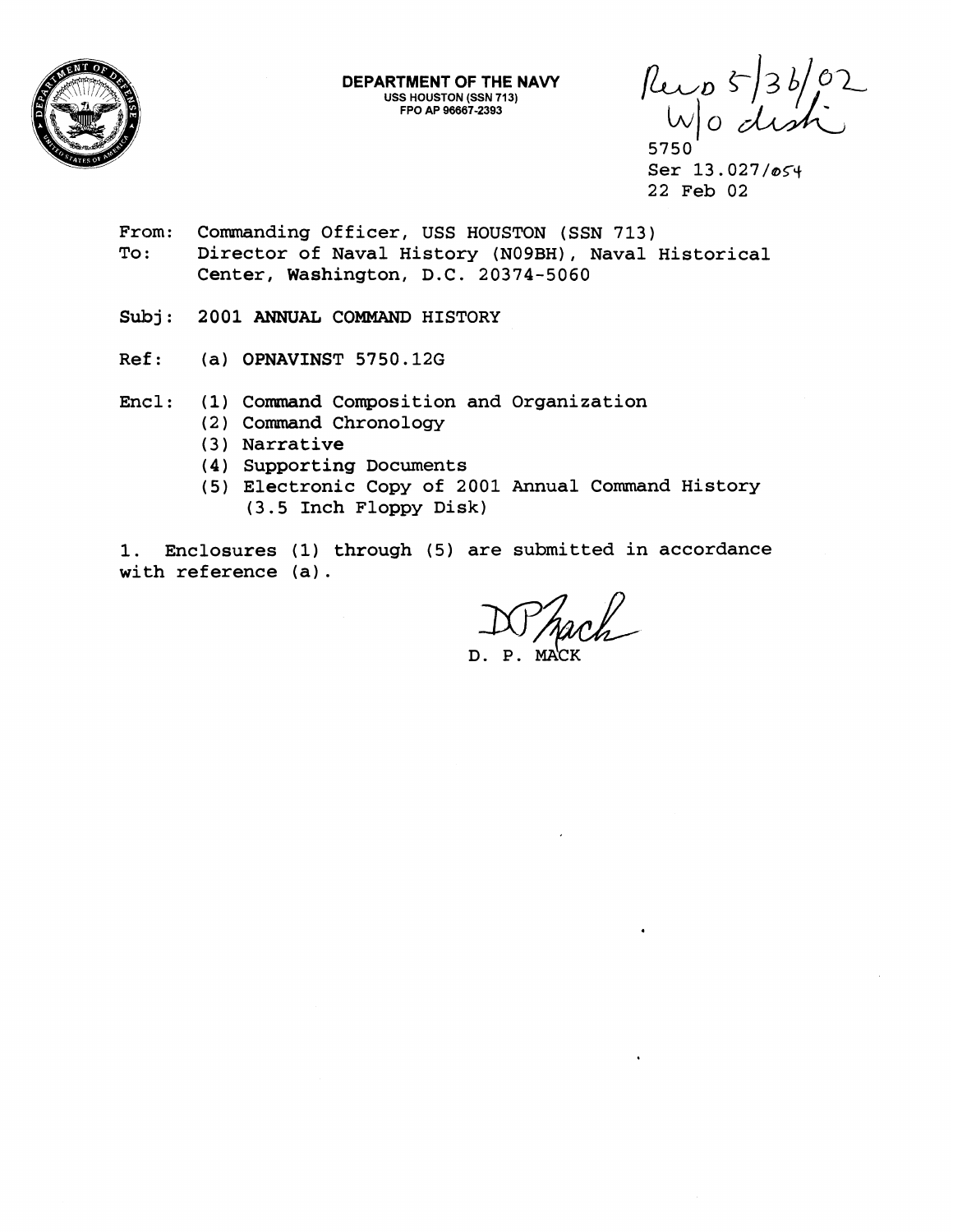### **USS HOUSTON (SSN-713) UIC 20994 COMMAND COMPOSITION AND ORGANIZATION**

- **1.USS HOUSTON'S MISSION:** USS HOUSTON (SSN-713) is a Los Angeles class, nuclear powered, fast-attack, hunter-killer submarine. HOUSTON was designed primarily as a high-speed submarine escort for carrier battle groups and task forces. She supports national military objectives with the ability to carry the fight to a hostile force on land or at-sea with MK-48 ADCAP Torpedoes, Tomahawk Anti-Ship Missiles, and Tomahawk Land Attack Missiles. Because of her stealth, HOUSTON is an ideal platform for conducting missions such as Undersea Warfare, Anti-Surface Warfare, Strike Warfare, Mine Warfare, Special Forces Operations, Intelligence Gathering, and Combat Search And Rescue.
- 2. **ORGANIZATIONAL STRUCTURE:** USS HOUSTON (SSN-713) is conducting an Engineered Refueling Overhaul (ERO) at Puget Sound Naval Shipyard, Bremerton, Washington. USS HOUSTON'S immediate senior in command (ISIC) is Commander, Submarine Group Nine, headquartered at Naval Submarine Base, Bangor, Washington.
- 3. COMMANDING OFFICER PROFILE: USS HOUSTON (SSN-713) is commanded by Daniel P. Mack, Commander, United States Navy. Commander Mack, a native of graduated from the United States Naval Academy in 1982. He relieved as Commanding Officer of USS HOUSTON on 21 January 2000.

 $\mathbf{1}$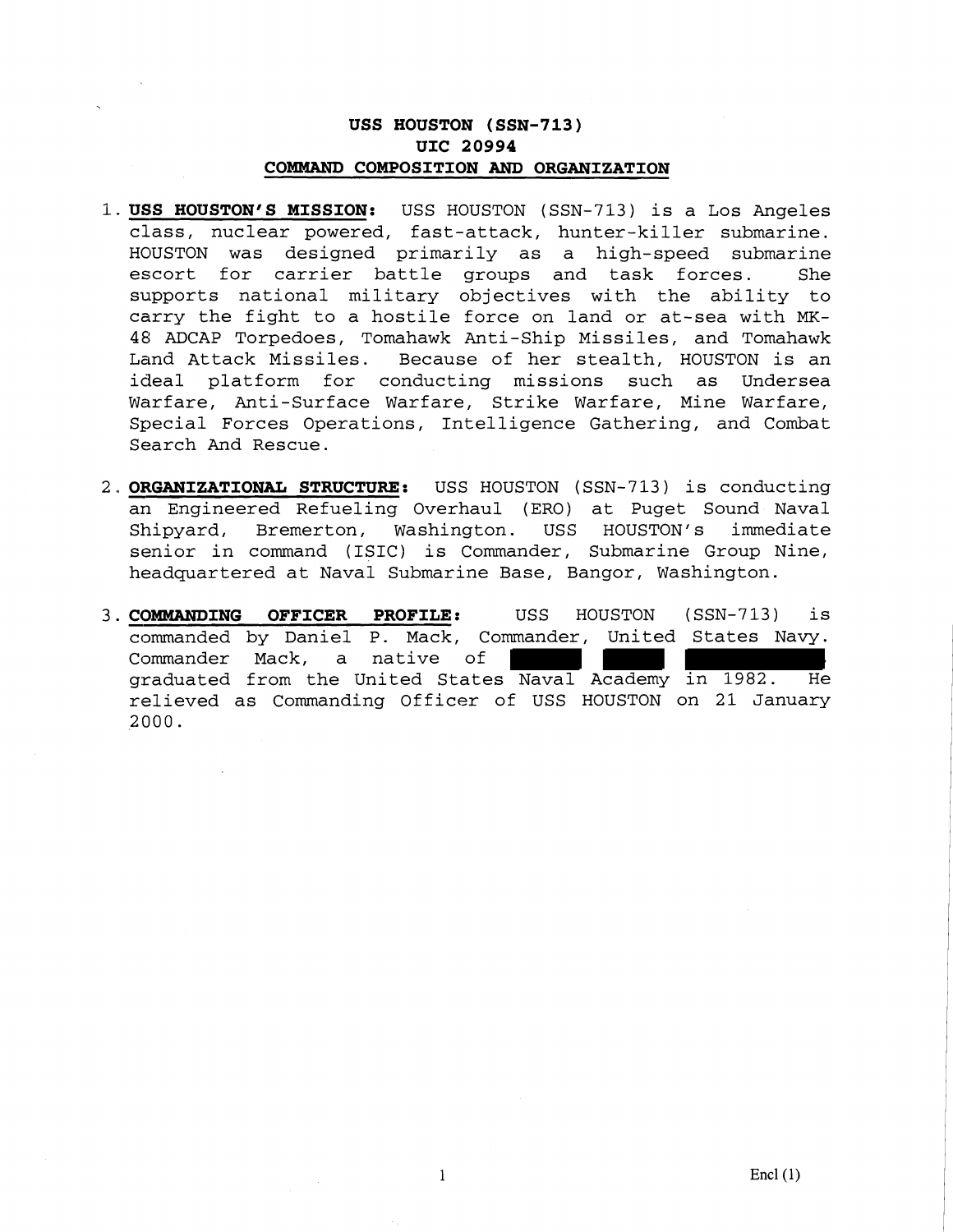# **USS HOUSTON (SSN 713)**

 $\label{eq:2.1} \frac{1}{\sqrt{2}}\int_{\mathbb{R}^3} \frac{1}{\sqrt{2}}\left(\frac{1}{\sqrt{2}}\right)^2\frac{1}{\sqrt{2}}\left(\frac{1}{\sqrt{2}}\right)^2\frac{1}{\sqrt{2}}\left(\frac{1}{\sqrt{2}}\right)^2.$ 

 $\label{eq:2.1} \frac{1}{\sqrt{2}}\int_{\mathbb{R}^3}\frac{1}{\sqrt{2}}\left(\frac{1}{\sqrt{2}}\right)^2\frac{1}{\sqrt{2}}\left(\frac{1}{\sqrt{2}}\right)^2\frac{1}{\sqrt{2}}\left(\frac{1}{\sqrt{2}}\right)^2.$ 

## **COMMAND CHRONOLOGY 2001**

| 01JAN01 - 04JAN01   | INPORT, SAN DIEGO, CALIFORNIA.<br>HOLIDAY STAND DOWN                                                                                                     |
|---------------------|----------------------------------------------------------------------------------------------------------------------------------------------------------|
| 04JAN01 - 22FEB01   | INPORT, SAN DIEGO, CALIFORNIA.<br>SHIP'S FORCE UPKEEP, PRE-OVERHAUL TESTING, AND TYPE<br><b>COMMANDER TRAINING</b>                                       |
| 22FEB01-01MAR01     | UNDERWAY FOR LOCAL OPERATIONS.<br>CARRIER BATTLE GROUP OPERATIONS AND DEPLOYMENT<br><b>WORK-UP</b>                                                       |
| $01MAR01 - 05MAR01$ | INPORT, SAN DIEGO, CALIFORNIA.<br>TYPE COMMANDER TRAINING AND MAINTENANCE                                                                                |
| 05MAR01-09MAR01     | UNDERWAY FOR LOCAL OPERATIONS.<br>PROVIDING PRE-OVERSEAS MOVEMENT SERVICES                                                                               |
| 09MAR01 - 30MAR01   | INPORT, SAN DIEGO, CALIFORNIA.<br>NUCLEAR WEAPONS ACCEPTANCE INSPECTION (NWAI)<br><b>PREPARATIONS</b>                                                    |
| 30MAR01 - 03APR01   | UNDERWAY, TRANSITING TO NAVAL SUBMARINE BASE, BANGOR,<br>WASHINGTON.<br>NUCLEAR WEAPONS ACCEPTANCE INSPECTION (NWAI)<br>PREPARATIONS AND WORK-UP         |
| 03APR01 - 12APR01   | INPORT, NAVAL SUBMARINE BASE, BANGOR, WASHINGTON.<br>CONDUCTING NUCLEAR WEAPONS ACCEPTANCE INSPECTION<br>(NWAI) AND ONLOADING EXERCISE TOMAHAWK MISSILES |
| 12APR01 - 20APR01   | UNDERWAY, TRANSITING TO SAN DIEGO, CALIFORNIA.<br>CONDUCTING TOMAHAWK MISSILE TESTING AND NUCLEAR<br><b>WEAPONS REGENERATION EXERCISE</b>                |
| 20APR01-03MAY01     | INPORT, SAN DIEGO, CALIFORNIA.<br>SHIP'S FORCE UPKEEP. CONDUCTING DUAL MEDIA DISCHARGE<br>TRAINING AND DRY-DOCKING PREPARTIONS                           |
| 03MAY01             | UNDERWAY FOR DRY-DOCKING EVOLUTION.                                                                                                                      |
| $03MAY01 - 07JUN01$ | INPORT, SAN DIEGO, CALIFORNIA.<br>RESTING ON KEEL BLOCKS IN USS ARCO (ARDM-5) FOR PAINTING,<br>PRESERVATION, AND DUAL MEDIA DISCHARGE                    |
| 07JUN01             | UNDERWAY FOR UNDOCKING EVOLUTION.                                                                                                                        |
| 07JUN01 - 15JUN01   | INPORT, SAN DIEGO, CALIFORNIA.<br><b>INPORT TYPE COMMANDER TRAINING</b>                                                                                  |
| 15JUN01             | UNDERWAY FOR BERTH SHIFT.                                                                                                                                |
| 15JUN01 - 19JUN01   | INPORT, SAN DIEGO, CALIFORNIA.                                                                                                                           |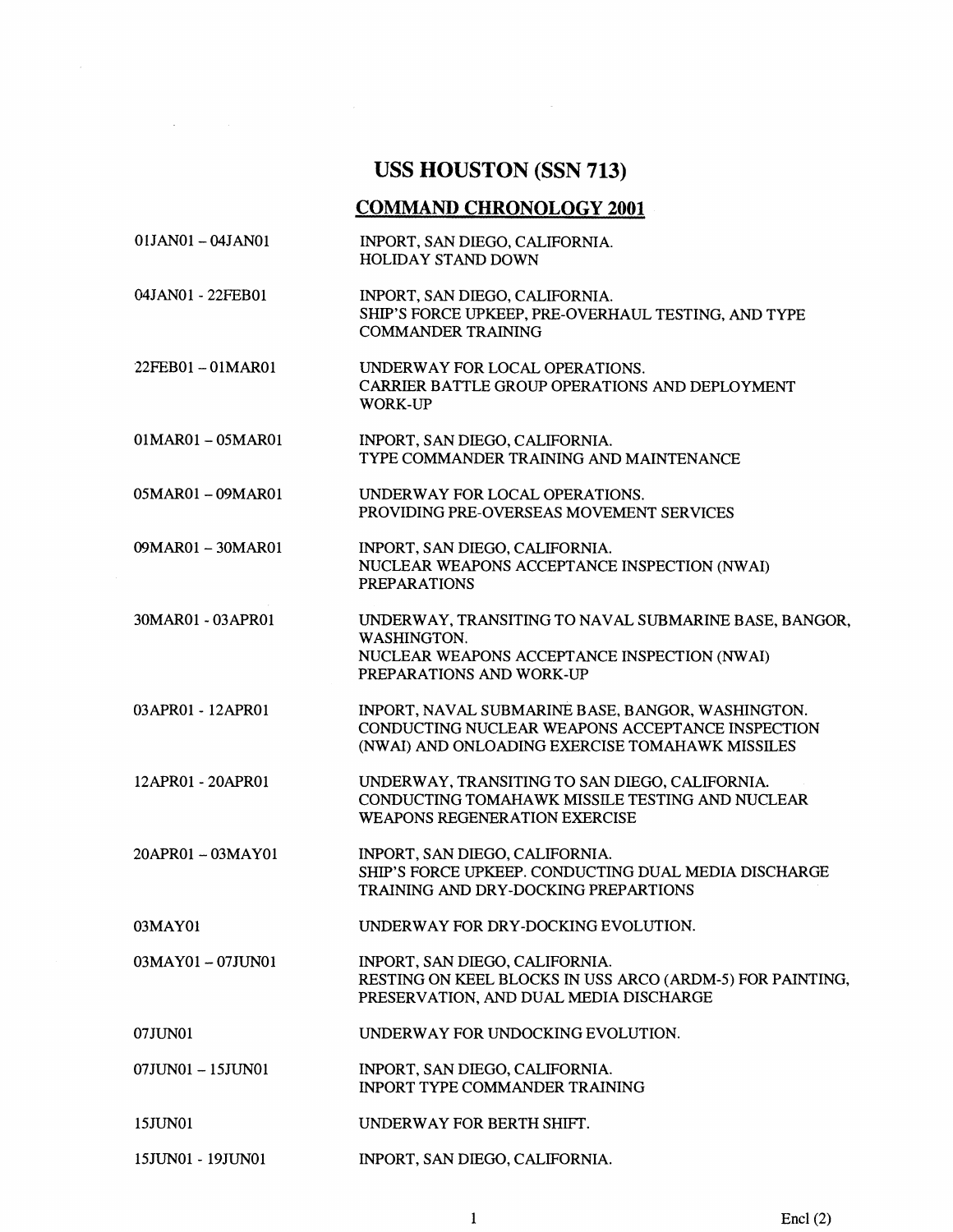|                   | <b>INPORT TYPE COMMANDER TRAINING</b>                                                                                                                                        |
|-------------------|------------------------------------------------------------------------------------------------------------------------------------------------------------------------------|
| 19JUN01-25JUN01   | UNDERWAY, TRANSITING TO NANOOSE, BRITISH COLOMBIA.<br>CONDUCTING UNMANNED UNDERWATER VEHICLE TESTING AND<br>MIDSHIPMAN OPERATIONS AND TRAINING                               |
| 26JUN01-30JUN01   | UNDERWAY DAILY FROM NANOOSE, BRITISH COLUMBIA.<br>PROVIDING TARGET SERVICES FOR ADVANCED TORPEDO TRIALS<br>AND TESTING IN CONJUNCTION WITH THE ROYAL CANADIAN<br><b>NAVY</b> |
| 30JUN01           | UNDERWAY, TRANSITING TO NAVAL SUBMARINE BASE, BANGOR,<br>WASHINGTON.                                                                                                         |
| 30JUN01 - 10JUL01 | INPORT, NAVAL SUBMARINE BASE BANGOR, WASHINGTON.<br><b>INPORT TYPE COMMANDER TRAINING AND VOYAGE REPAIRS</b>                                                                 |
| 10JUL01 - 13JUL01 | UNDERWAY, TRANSITING TO SAN DIEGO, CALIFORNIA.<br>MIDSHIPMAN OPERATIONS AND TRAINING                                                                                         |
| 13JUL01-16JUL01   | INPORT, SAN DIEGO, CALIFORNIA.<br><b>INPORT TYPE COMMANDER TRAINING AND MAINTENCE</b>                                                                                        |
| 16JUL01-19JUL01   | UNDERWAY FOR LOCAL OPERATIONS.<br>MIDSHIPMAN OPERATIONS AND TRAINING                                                                                                         |
| 19JUL01-20JUL01   | INPORT, SAN DIEGO, CALIFORNIA.                                                                                                                                               |
| 20 JUL01          | UNDERWAY FOR LOCAL OPERATIONS.<br><b>COMPLETED DEPENDANT'S CRUISE FOR 23 GUESTS</b>                                                                                          |
| 21JUL01           | UNDERWAY FOR LOCAL OPERATIONS.<br><b>COMPLETED DEPENDANT'S CRUISE FOR 21 GUESTS</b>                                                                                          |
| 21JUL01-22JUL01   | INPORT, SAN DIEGO, CALIFORNIA.                                                                                                                                               |
| 22JUL01-26JUL01   | UNDERWAY FOR LOCAL OPERATIONS.<br>MIDSHIPMAN OPERATIONS AND TRAINING                                                                                                         |
| 26JUL01-27JUL01   | INPORT, SAN DIEGO, CALIFORNIA.                                                                                                                                               |
| 27JUL01           | UNDERWAY FOR LOCAL OPERATIONS.<br>MIDSHIPMAN OPERATIONS AND TRAINING                                                                                                         |
| 27JUL01 - 31JUL01 | INPORT, SAN DIEGO, CALIFORNIA.<br>TYPE COMMANDER TRAINING AND MAINTENANCE                                                                                                    |
| 31JUL01-03AUG01   | UNDERWAY FOR LOCAL OPERATIONS.<br><b>COMPLETED VIP CRUISE FOR 22 GUESTS</b><br>ANCHORED OVERNIGHT IN SAN DIEGO BAY<br><b>COMPLETED VIP CRUISE FOR 25 GUESTS</b>              |
| 03AUG01-04AUG01   | UNDERWAY FOR LOCAL OPERATIONS.<br>PROVIDING PRE-OVERSEAS MOVEMENT SERVICES AND RADIATED<br><b>NOISE SURVEYS</b>                                                              |

 $\mathcal{L}$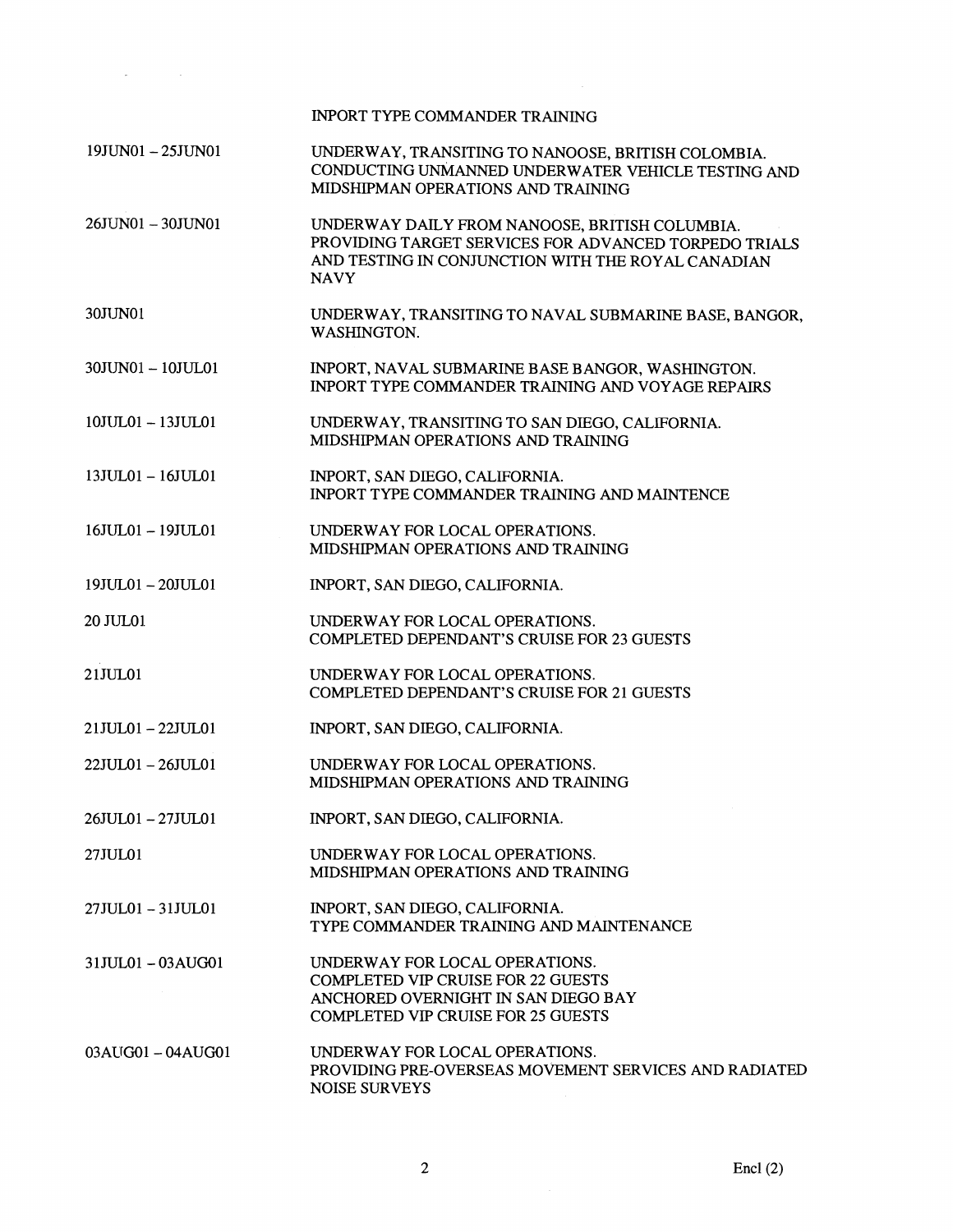| $04AU$ G $01 - 27$ AUG $01$     | INPORT, SAN DIEGO, CALIFORNIA.<br>SHIP'S FORCE UPKEEP. CONDUCTING PREPARTIONS FOR CHANGE<br>OF HOMEPORT TO BREMERTON, WASHINGTON                          |
|---------------------------------|-----------------------------------------------------------------------------------------------------------------------------------------------------------|
| $27 \text{AU}$ G01 $-$ 31 AUG01 | UNDERWAY, TRANSITING TO BREMERTON, WASHINGTON.<br><b>COMPLETED TIGER CRUISE FOR 10 GUESTS</b>                                                             |
| 31AUG01-18SEP01                 | INPORT, NAVAL STATION, BREMERTON, WASHINGTON.<br>TYPE COMMANDER TRAINING, SHIP OFFLOAD, AND PREPARATIONS<br>FOR DRY-DOCKING                               |
| 18SEP01                         | UNDERWAY FOR DRY-DOCKING EVOLUTION.                                                                                                                       |
| $18$ SEP01 $-21$ DEC01          | INPORT, PUGET SOUND NAVAL SHIPYARD, BREMERTON,<br>WASHINGTON.<br>RESTING ON KEEL BLOCKS IN DRYDOCK ONE, CONDUCTING<br>ENGINEERED REFUELING OVERHAUL (ERO) |
| $21DECO1 - 31DECO1$             | INPORT, PUGET SOUND NAVAL SHIPYARD, BREMERTON,<br>WASHINGTON.<br><b>HOLIDAY STAND DOWN</b>                                                                |

 $\ddot{\phantom{0}}$ 

l,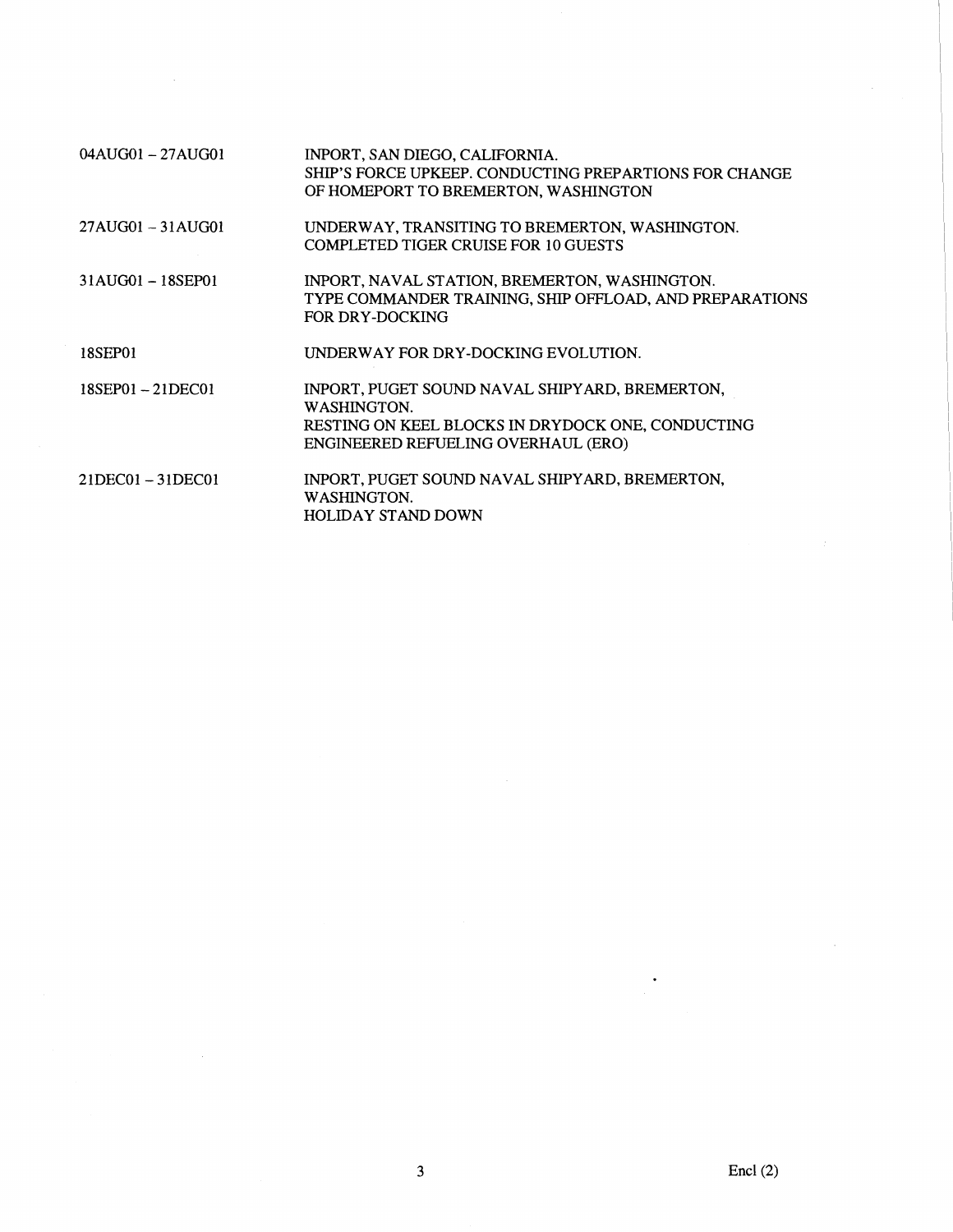### **USS HOUSTON (SSN 713)**

#### **COMMAND NARRATIVE 2001**

- 04JAN01 22FEB01 SHIP'S FORCE UPKEEP, PRE-OVERHAUL TESTING - Completed comprehensive testing of the ship's major systems to support planning efforts for the Engineered Refueling Overhaul scheduled to begin 01 October 2001.
- 22FEB01-01MAR01 CARRIER BATTLE GROUP OPERATIONS - HOUSTON provided hostile force simulations for the USS CARL VINSON (CVN 74) battle group during their pre-deployment Joint Task Force Exercise. This exercise incorporated all of the **Air,** Surface, and Submarine Assets assigned to the battle group and served as their certification for a Western Pacific Deployment.
- 22FEB01 01MAR01 PRE-OVERHAUL TESTING AND SHIPCHECK During this at-sea period, Greg Wolfe, of Puget Sound Naval Shipyard, coordinated the efforts of 11 senior technicians and engineers and conducted underway inspections and preoverhaul tests in support of the Engineered Refueling Overhaul.
- 09MAR01 12APR01 NUCLEAR WEAPONS REGENERATION EXERCISE The purpose of the regeneration exercise is to demonstrate the submarine force capability to load out selected submarines with nuclear capable Tomahawk Land Attack Missiles upon direction by the National Command Authority. An intensive training period focused on security procedures, technical operations, and administrative record reviews. The regeneration exercise culminates in a Nuclear Weapons Acceptance Inspection and subsequent launch of instrumented test missiles.

Note: During the Transit from San Diego to Naval Submarine Base Bangor, the ship experienced failure of an instrument critical to safe operation of the nuclear reactor plant. Experts from Puget Sound Naval Shipyard assisted Ship's Force in the timely repair to this vital component. The instrument was replaced after 12 days and the ship was able to continue its assigned mission with minimal delay.

- 12APR01 20APR01 TOMAHAWK TESTING Three Tomahawk Operational Test Launches were completed satisfactorily and satisfied the requirements of the Regeneration Exercise. RDML Griffiths, Commander Submarine Group Nine, embarked upon departure from Bangor to observe.
- 03MAY01 07JUN01 DUAL MEDIA DISCHARGE Complex nuclear propulsion plant procedure in which the primary reactor coolant filtering media is replaced.
- 19JUNOl- 25JUN01 UNMANNED UNDERWATER VEHICLE TESTING Submarine Development Squadron Five manages the development of the Unmanned Underwater Vehicles program. These vehicles provide the submarine with an off-hull, autonomous sensor capable of multiple missions including mine detection, intelligence gathering, and oceanographic survey. USS HOUSTON conducted the first successful operational launch of this vehicle. LCDR , of DEVRON FIVE, DET SIERRA was embarked for technical assistance.

26JUNO1- 3OJUNO1 TORPEDO TRIALS - HOUSTON provided target services to the CFMETR acoustic range operated jointly by Canadian and American Forces. The crew conducted four days of acoustic trials during which the performance of experimental torpedo designs were evaluated. Larry Sinnock of the Naval Undersea Warfare Center Keyport was embarked as the Test Director.